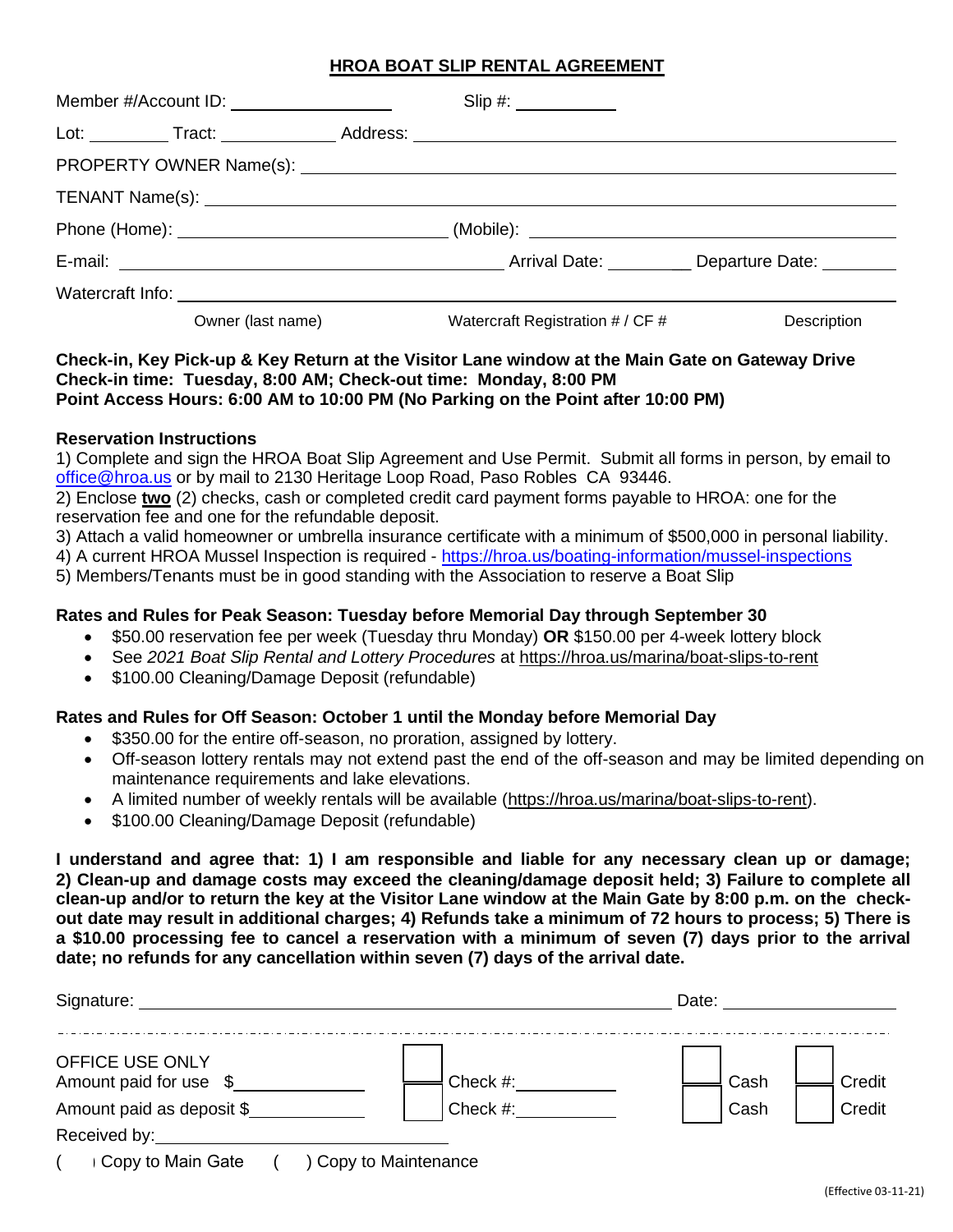## **HROA BOAT SLIP USE PERMIT**

This AGREEMENT is between (MEMBER/TENANT) and the Heritage Ranch Owners Association (HROA) for the use of the HROA BOAT SLIP.

In consideration for the use of the HROA BOAT SLIP on to .

A MEMBER/TENANT agrees to indemnify and hold HROA and the property of HROA free and harmless from any and all claims, liability, loss, damage or expenses resulting from the MEMBER/TENANT's use of said HROA BOAT SLIP, specifically, including (without limitation) any claim, liability, loss or damage arising by reason of death or injury of any person or persons, including the MEMBER/TENANT, or by reason of damage to or destruction of any property, including property owned by the MEMBER/TENANT, any of the MEMBER/TENANTs guests, or any person acting as an employee, contractor or agent of MEMBER/TENANT who are on the HROA premises as a result of the MEMBER/TENANTs activities, and caused or allegedly caused by either the condition of the said premises or some act of omission. HROA shall not be liable to the MEMBER/TENANT for any loss due to theft, vandalism, fire, collision, natural disaster, or water level fluctuation unless found negligent, including whenever immediate physical action is required by any MEMBER/TENANT representative, to prevent further damage to either personal property or the environment.

MEMBER/TENANT agrees that the HROA BOAT SLIP will only be used by the MEMBER/TENANT and their guests.

MEMBER/TENANT agrees that they are responsible for all activities of their guests.

MEMBER/TENANT may not sublet the HROA BOAT SLIP under any circumstances.

MEMBER/TENANT agrees that they shall only use the HROA BOAT SLIP for personal purposes and shall not use the HROA BOAT SLIP for any commercial or other purposes.

MEMBER/TENANT agrees that there shall be no jumping or diving off of the HROA BOAT SLIP.

MEMBER/TENANT agrees to refrain from destroying, defacing, damaging, impairing or removing any part of the HROA BOAT SLIP or permitting any person to commit such acts.

MEMBER/TENANT agrees to refrain from attaching anything to the HROA BOAT SLIP including but not limited to lockers, bumpers or carpets.

MEMBER/TENANT agrees to tie up all watercraft in a safe and proper manner (per the instruction sheet provided with this USE PERMIT) so as not to damage the HROA BOAT SLIP or other watercraft.

MEMBER/TENANT agrees to keep the gate locked at all times, and not to duplicate or transfer the key provided. Upon termination of the USE PERMIT, the MEMBER/TENANT agrees to return the key as stated in the RENTAL AGREEMENT. The MEMBER/TENANT understands there will be a **\$25.00** key replacement charge if the key is lost or not returned.

MEMBER/TENANT agrees to remove the watercraft from the HROA BOAT SLIP on or before the check-out date and time, and when requested by HROA for emergency repairs, operations or safety. In the event the MEMBER/TENANT fails to remove their watercraft by the check-out date and time, HROA shall have the right to cite and remove the watercraft and charge the MEMBER/TENANT for storage.

MEMBER/TENANT agrees not to use the HROA BOAT SLIP for any unlawful purpose, violate any law or ordinance or nuisance in connection with his/her/their use of the HROA BOAT SLIP.